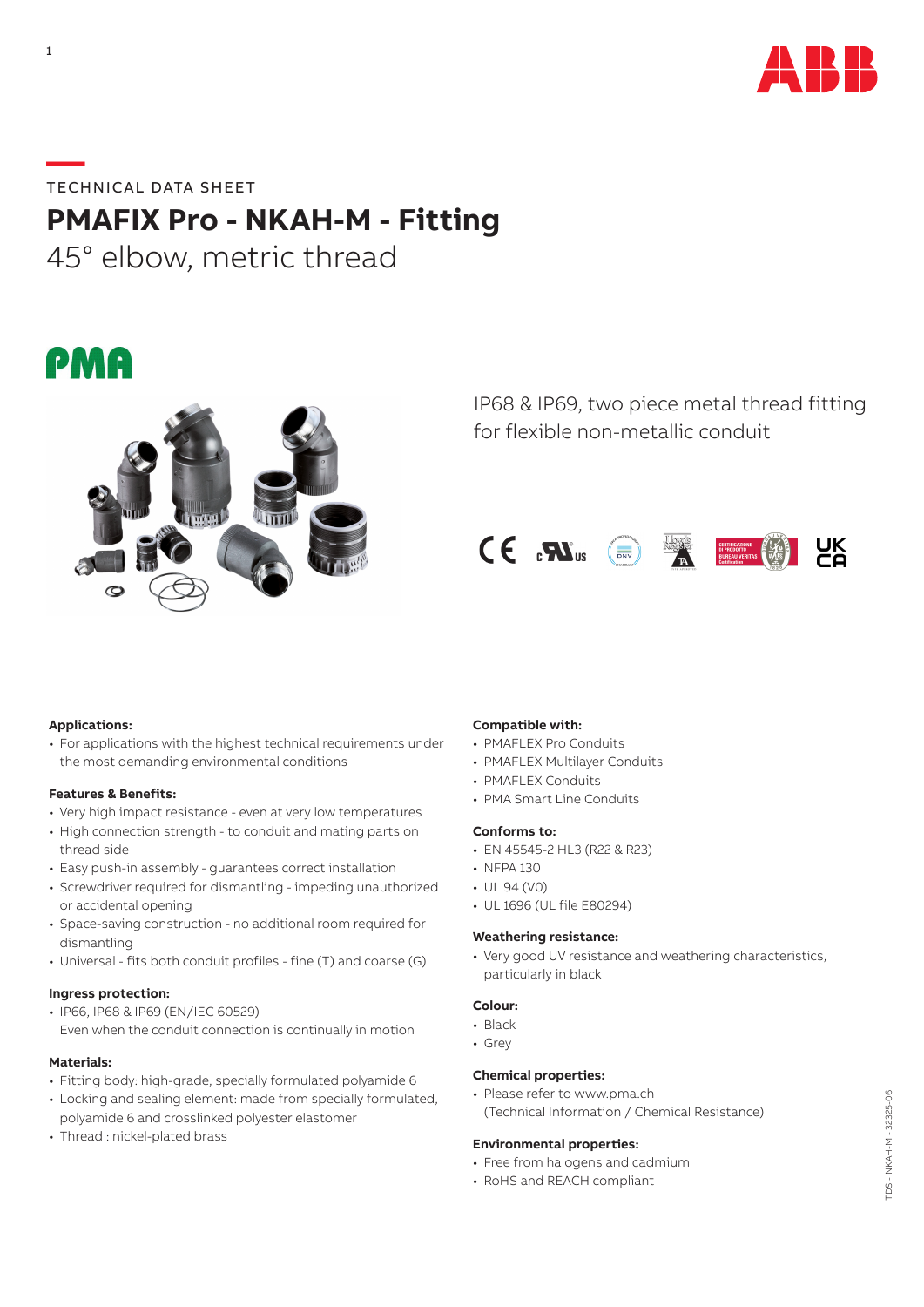| <b>Product selection:</b> |                       |                 |                         |      |      |                |      |        |                     |      |              |        |
|---------------------------|-----------------------|-----------------|-------------------------|------|------|----------------|------|--------|---------------------|------|--------------|--------|
| Part no.                  | <b>Thread</b><br>size | Conduit<br>size | Dimensions in mm (nom.) |      |      |                |      | Weight | <b>Packing unit</b> |      |              |        |
| black                     | grey                  | metric          | <b>NW</b>               | q    | d1   | d <sub>2</sub> | SW   | Α      | B                   | C    | $kq/100$ pcs | pcs/PU |
| NKAH-M120-10              | MKAH-M120-10          | M12x1.5         | 10                      | 10.0 | 5.5  | 25.0           | 14.0 | 55.5   | 43.0                | 33.0 | 1.9          | 50     |
| NKAH-M160-10              | MKAH-M160-10          | M16x1.5         | 10                      | 10.0 | 9.5  | 25.0           | 14.0 | 55.5   | 45.0                | 33.0 | 2.2          | 50     |
| NKAH-M162-10              | MKAH-M162-10          | M16x1.5         | 12                      | 10.0 | 9.5  | 28.5           | 17.0 | 62.5   | 50.0                | 38.0 | 2.5          | 50     |
| NKAH-M202-10              | MKAH-M202-10          | M20x1.5         | 12                      | 10.0 | 12.5 | 28.5           | 17.0 | 62.5   | 52.0                | 38.0 | 3.0          | 50     |
| NKAH-M207-10              | MKAH-M207-10          | M20x1.5         | 17                      | 10.0 | 13.5 | 35.0           | 22.0 | 71.0   | 59.5                | 45.0 | 4.0          | 50     |
| NKAH-M257-11              | MKAH-M257-11          | M25x1.5         | 17                      | 11.0 | 17.0 | 35.0           | 22.0 | 72.0   | 62.5                | 45.0 | 4.5          | 50     |
| NKAH-M253-11              | MKAH-M253-11          | M25x1.5         | 23                      | 11.0 | 18.5 | 43.0           | 28.0 | 80.0   | 68.0                | 50.5 | 5.5          | 30     |
| NKAH-M323-13              | MKAH-M323-13          | M32x1.5         | 23                      | 13.0 | 23.0 | 43.0           | 28.0 | 82.0   | 72.0                | 50.5 | 6.7          | 30     |
| NKAH-M329-13              | MKAH-M329-13          | M32x1.5         | 29                      | 13.0 | 25.0 | 51.5           | 36.0 | 93.0   | 79.5                | 58.0 | 9.0          | 20     |
| NKAH-M409-13              | MKAH-M409-13          | M40x1.5         | 29                      | 13.0 | 29.0 | 55.0           | 36.0 | 94.5   | 85.5                | 58.0 | 12.0         | 20     |
| NKAH-M406-13              | MKAH-M406-13          | M40x1.5         | 36                      | 13.0 | 32.5 | 61.0           | 46.0 | 105.5  | 93.5                | 66.0 | 14.0         | 20     |
| NKAH-M506-14              | MKAH-M506-14          | M50x1.5         | 36                      | 14.0 | 37.5 | 65.0           | 46.0 | 106.5  | 98.5                | 66.0 | 17.0         | 20     |
| NKAH-M508-14              | MKAH-M508-14          | M50x1.5         | 48                      | 14.0 | 41.0 | 73.0           | 55.0 | 120.0  | 111.0               | 76.0 | 21.0         | 10     |
| NKAH-M638-14              | MKAH-M638-14          | M63x1.5         | 48                      | 14.0 | 48.5 | 73.0           | 55.0 | 120.0  | 114.0               | 76.0 | 21.5         | 10     |

Our customer service dept. or local distribution partner will be pleased to help you concerning product availability and lead time Fitting size NW12 - NW48 UL recognized to UL 1696 (UL file E 80294)